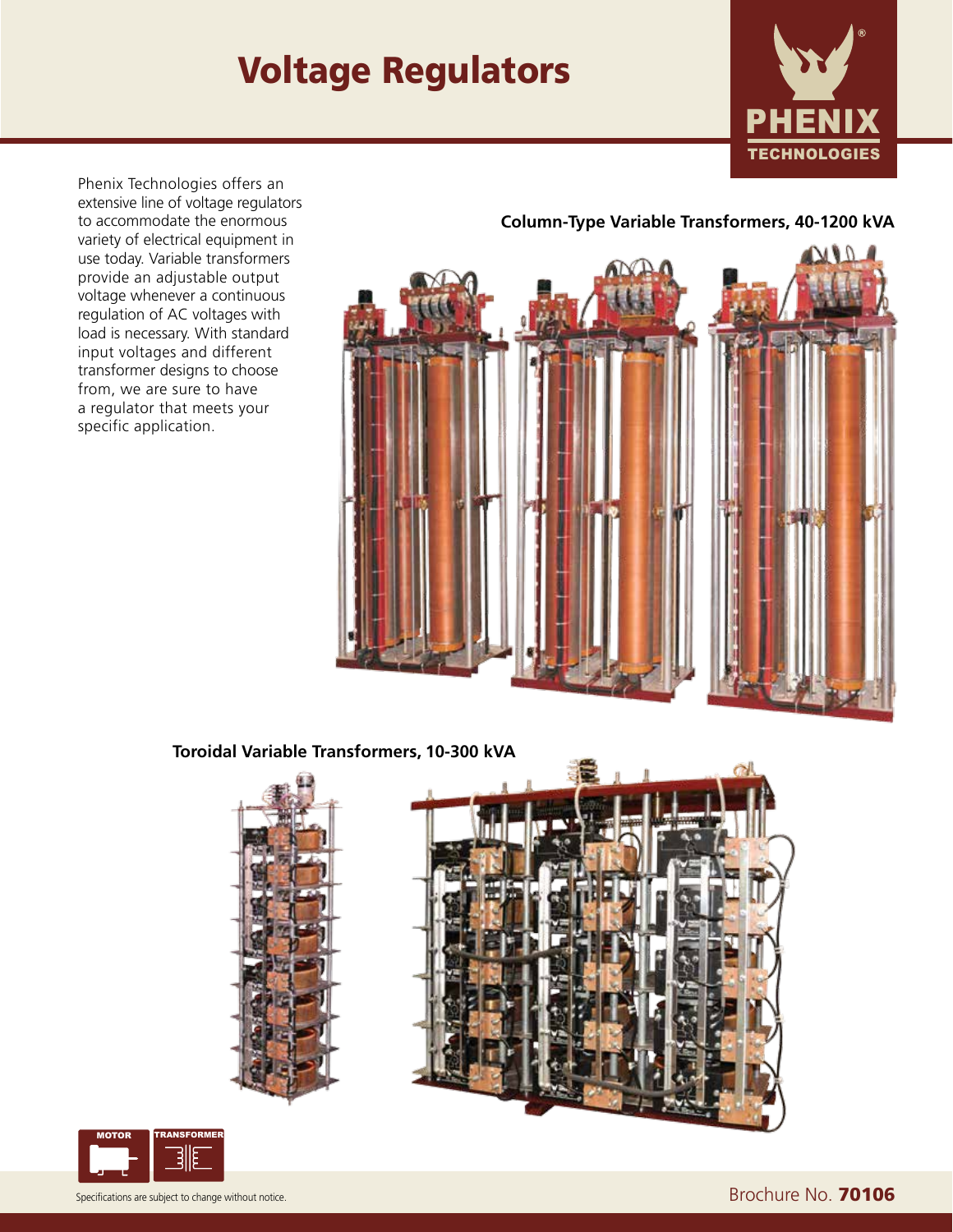

**Single Stack**



**Twin Stack**



**Triple Stack**

### **Toroidal Variable Transformers (TOVT)**

- Continuously adjustable output voltage for inputs ranging from 120 to 600 Volts AC
- Provides output voltage as a percentage of input voltage over a range of either 0-100% or 0-117%
- Applications include test equipment and lab instruments, as well as an enormous variety of power supplies

#### **Description**

TOVTs are a simple and efficient auto-transformer distinguished by their unique shape. Copper windings encompass a toroidal, or "doughnut" shaped core, to form a toroidal helix. The outer face of the windings is exposed to provide a path for current collection. A carbon brush traverses the windings by means of output voltage selector, or "swinger". The swinger originates at the center of the toroid and rotates a maximum of 318 degrees about the face of the transformer. The result is an output voltage that varies linearly in proportion to the angle of rotation of the swinger. By stacking multiple transformers on a common shaft and wiring them in series and/or parallel, the line voltage may be doubled and the current and kVA rating increased accordingly.

#### **Mechanical Features**

- Single and three phase configurations
- Motorized and manual units available
- Standard rise time for AC units is 60 seconds, DC units is 15 seconds
- Stackable design for wide KVA range
- Precise assembly provides longer life with minimal maintenance
- Individual cooling fans

#### **Electrical Features**

- Line voltage inputs from 120 to 600 Volts AC
- Output voltage from 0 to 17% above line voltage
- Parallel configurations include current chokes
- 250% overload capability for 2 minutes
- Wiring diagram conveniently located on terminal plate

#### **Drive**

For low KVA applications, TOVT assemblies can be operated manually to provide precise voltage control. For automatic control and larger power ratings a motor drive is required. Motorized units contain a chain and sprocket assembly that can be manipulated to modify the swinger speed with respect to motor rpm, thereby increasing or decreasing regulation time. Limit switches are installed at the upper and lower limits of the windings to prevent over-travel of the voltage selector. Furthermore, DC motor drives can be applied in order to obtain a variable rate of rise.

#### **Enclosure**

Each TOVT unit is equipped with lifting points for movement by overhead crane. Also available are IP21 enclosures/cabinets, which provide a protective category designation in accordance with IEC 529. IP21 enclosures protect against penetration of solid objects 12 mm in diameter or larger as well as protect against dripping water. The enclosure is constructed of heavy gauge steel coated with a durable polyurethane based paint. The base of the cabinet rests on steel skids for movement by forklift.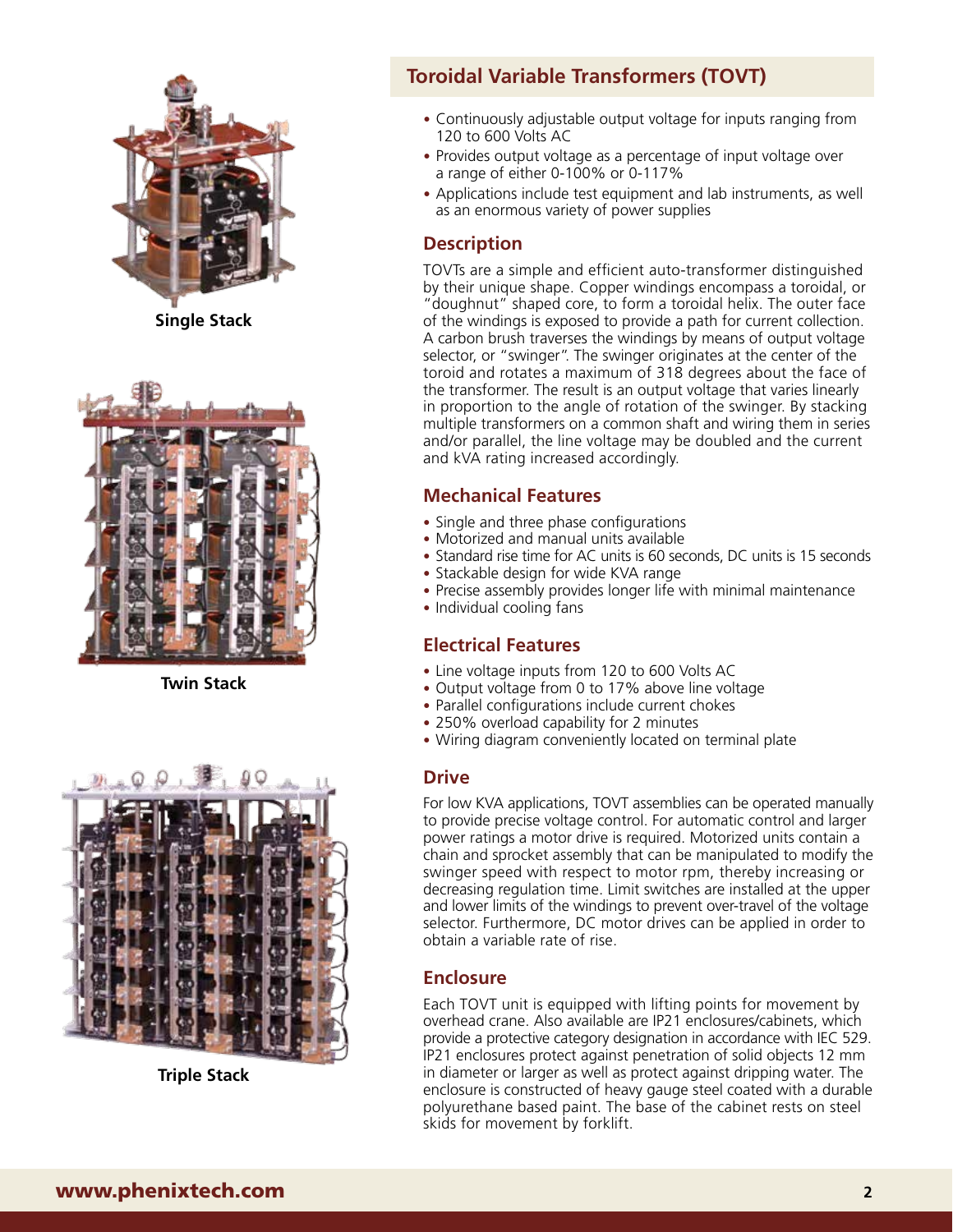|                | <b>Stack</b><br><b>Height Phase</b> |              | Model*               | Input (V) | <b>Continuous</b> | <b>Current (A)</b><br>1 Hr ON/<br>1 Hr OFF | 5 Min ON/<br>15 Min OFF | <b>Width</b><br>inches<br>(mm) | <b>Depth</b><br>inches<br>(mm) | <b>Height</b><br>inches<br>(mm) | Weight<br>lbs<br>(kgs) |
|----------------|-------------------------------------|--------------|----------------------|-----------|-------------------|--------------------------------------------|-------------------------|--------------------------------|--------------------------------|---------------------------------|------------------------|
|                | 1                                   |              | $VXA$ <sub>-S1</sub> | 208-240   | 35                | 49                                         | 60                      | 14 (356)                       | 18 (457)                       | 16 (406)                        | 76 (35)                |
|                | $\overline{2}$                      | 1            | VXA -S2P             | 208-240   | 70                | 98                                         | 120                     | 14 (356)                       | 21(533)                        | 22 (559)                        | 138 (63)               |
|                | $\overline{2}$                      | $\mathbf{1}$ | <b>VXA -2S2</b>      | 380-575   | 35                | 49                                         | 60                      | 14 (356)                       | 18 (457)                       | 22 (559)                        | 138(63)                |
|                | 3                                   |              | VXA -S3P             | 208-240   | 105               | 148                                        | 180                     | 14 (356)                       | 21(533)                        | 28 (699)                        | 202 (92)               |
|                | 3                                   | 3            | VXA -S3Y             | 380-600   | 35                | 49                                         | 60                      | 14 (356)                       | 18 (457)                       | 28 (699)                        | 198 (90)               |
| $\mathfrak{S}$ | 4                                   |              | VXA -S4P             | 208-240   | 140               | 197                                        | 240                     | 14 (356)                       | 21(533)                        | 33 (838)                        | 264 (120)              |
|                | $\overline{4}$                      | 3            | VXA -S4SP            | 380-575   | 70                | 98                                         | 120                     | 14 (356)                       | 21(533)                        | 33 (838)                        | 262 (119)              |
| <b>STACK</b>   | 5                                   |              | VXA -S5P             | 208-240   | 175               | 247                                        | 300                     | 14 (356)                       | 21(533)                        | 39 (978)                        | 326 (148)              |
|                | 6                                   | $\mathbf{1}$ | VXA -S6P             | 208-240   | 210               | 296                                        | 360                     | 14 (356)                       | 21(533)                        | 45 (1130)                       | 388 (176)              |
| SINGLE         | 6                                   | 1            | VXA -S6SP            | 380-575   | 105               | 148                                        | 180                     | 14 (356)                       | 21(533)                        | 45 (1130)                       | 388 (176)              |
|                | 6                                   | 3            | VXA -S6Y             | 380-600   | 70                | 98                                         | 120                     | 14 (356)                       | 21(533)                        | 45 (1130)                       | 384 (174)              |
|                | 7                                   | $\mathbf{1}$ | VXA -S7P             | 208-240   | 245               | 346                                        | 420                     | 14 (356)                       | 21(533)                        | 50 (1270)                       | 450 (204)              |
|                | 8                                   | $\mathbf{1}$ | VXA -S8P             | 208-240   | 280               | 395                                        | 480                     | 14 (356)                       | 21(533)                        | 56 (1410)                       | 512 (232)              |
|                | 8                                   | 1            | VXA__-S8SP           | 380-575   | 140               | 197                                        | 240                     | 14 (356)                       | 21(533)                        | 56 (1410)                       | 512 (232)              |
|                | 9                                   | $\mathbf{1}$ | VXA -S9P             | 208-240   | 315               | 445                                        | 540                     | 14 (356)                       | 21(533)                        | 61(1549)                        | 574 (260)              |
|                | 9                                   | 3            | VXA__-S9Y            | 380-600   | 105               | 148                                        | 180                     | 14 (356)                       | 21(533)                        | 61(1549)                        | 574 (260)              |

|                        | $\overline{4}$ | VXA - TW4SP | 380-575 | 140 | 197 | 240 | 30 (762) | 21(533) | 30(762)   | 550 (250)  |
|------------------------|----------------|-------------|---------|-----|-----|-----|----------|---------|-----------|------------|
| E<br>E<br><b>STACK</b> | 5              | VXA -TW5SP  | 380-575 | 175 | 247 | 300 | 30 (762) | 21(533) | 36 (902)  | 670 (304)  |
|                        | 6              | VXA - TW6SP | 380-575 | 210 | 296 | 360 | 30 (762) | 21(533) | 42 (1054) | 795 (360)  |
|                        | 6              | VXA -TW6Y   | 380-600 | 140 | 197 | 240 | 30 (762) | 21(533) | 42 (1054) | 795 (360)  |
|                        | $\overline{7}$ | VXA - TW7SP | 380-575 | 245 | 346 | 420 | 30 (762) | 21(533) | 47 (1194) | 920 (417)  |
| TWIN                   | 8              | VXA -TW8SP  | 380-575 | 280 | 395 | 480 | 30 (762) | 21(533) | 53 (1334) | 1045 (474) |
|                        | $\mathsf{Q}$   | VXA - TW9SP | 380-575 | 315 | 445 | 540 | 30 (762) | 21(533) | 58 (1473) | 1170 (531) |
|                        | 9              | VXA -TW9Y   | 380-600 | 210 | 296 | 360 | 30 (762) | 21(533) | 58 (1473) | 1170 (531) |

|                 |    | VXA -TR7Y    | 380-600 | 245 | 346 | 420 | 42 (1054) | 21(533) | 49(1245)  | 1375 (624) |
|-----------------|----|--------------|---------|-----|-----|-----|-----------|---------|-----------|------------|
| $\widehat{E}$   | 8  | VXA -TR8SP   | 380-575 | 420 | 593 | 720 | 42 (1054) | 21(533) | 55 (1384) | 1560 (708) |
| č<br><b>STA</b> | 8  | VXA -TR8Y    | 380-600 | 280 | 395 | 480 | 42 (1054) | 21(533) | 55 (1384) | 1560 (708) |
| ш               | 9  | VXA -TR9Y    | 380-600 | 315 | 445 | 540 | 42 (1054) | 21(533) | 60 (1524) | 1745 (792) |
| 죨               | 10 | VXA - TR10SP | 380-575 | 525 | 742 | 900 | 42 (1054) | 21(533) | 66 (1664) | 1930 (875) |
| 론               | 10 | VXA -TR10Y   | 380-600 | 350 | 494 | 600 | 42 (1054) | 21(533) | 66 (1664) | 1930 (875) |

\*Criteria required to generate model number

M = Manual drive (available up to and including "-S6" model numbers only, larger power ratings require a motorized drive)

 $N = 120$  VAC, 1 phase (rise time 60 seconds)

O = 230 VAC, 1 phase (rise time 60 seconds)

 $P = 230$  VAC, 3 phase (rise time 15 seconds @ 60 Hz)

Q = 90 VDC (rise time 15 seconds)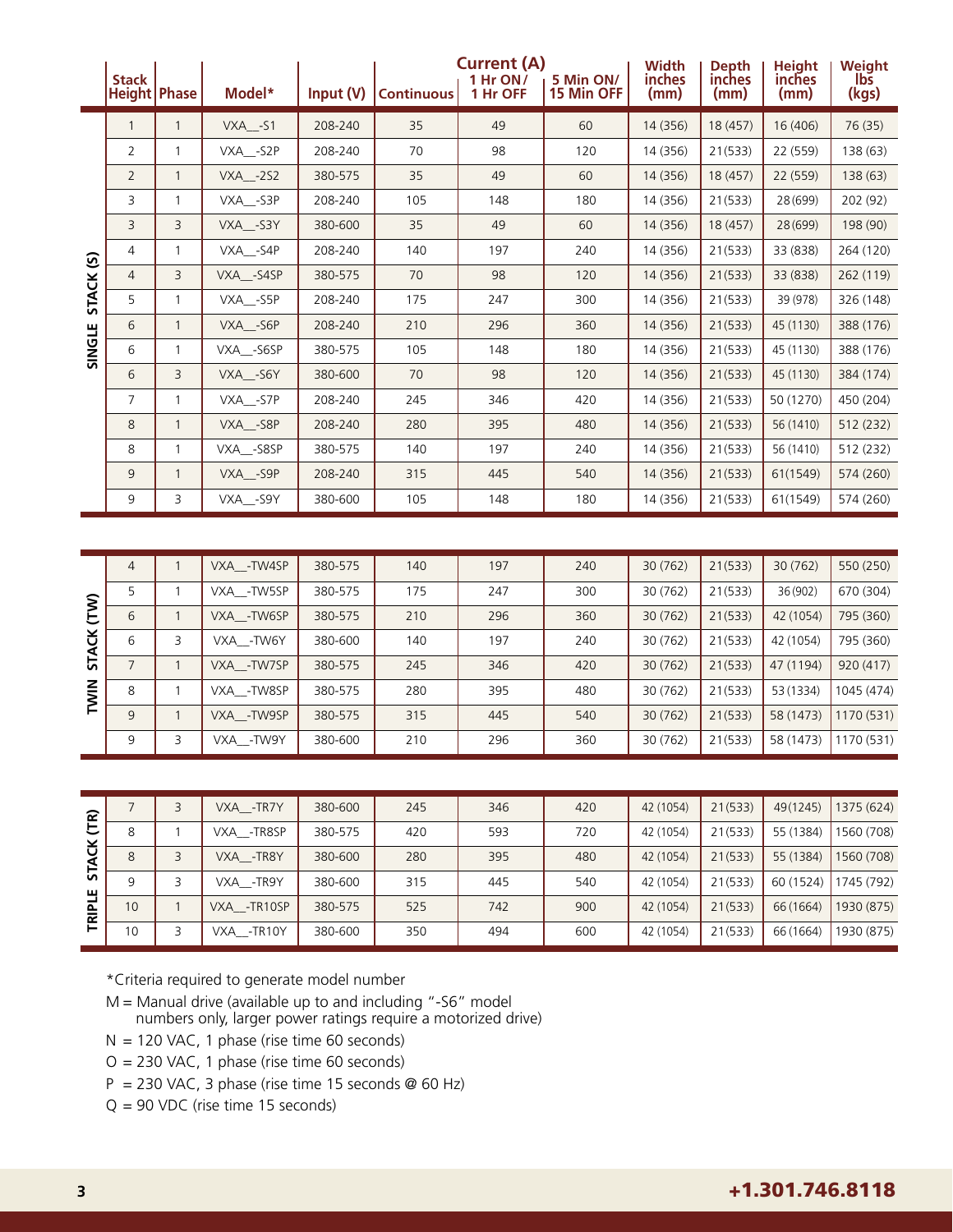

**Carbon Rollers**



**Roller Holders**



**Roller Holder Assembly**



### **Column-Type Variable Transformers (CTVT)**

- Regulate large throughput power with fewer components
- Single and three phase units available providing a continuously adjustable output voltage for inputs from 240 to 600 Volts

#### **Description**

The CTVT is constructed of an outer copper coil, as well as a series of internal compensation coils, both encompassing a laminated steel core. The coils are encapsulated using a process known as vacuum pressure impregnation (VPI) to strengthen the column and provide uniform heat transfer. A contact face of the windings is exposed to reveal the individual turns. The face is then nickel-plated to provide a wear-resistant and corrosion-free path for current collection. A combination of aluminum and steel structures support the columns providing a heavy duty and structurally dependable unit.

#### **Mechanical Features**

- Single and three phase configurations
- Nickel-plated commutator path
- Rolling carbon current collectors
- Unique plus/minus design available
- Motorized ball-screw drive
- Fixed or variable rate or rise
- Heavy duty construction
- Continuous duty to 40 degrees C ambient
- Upper and lower limit micro switches
- Modular design for extensive kVA capacity

#### **Electrical Features**

- Low turn-to-turn voltage difference (.7 volts max)
- Quasi-stepless regulation from 0-100%
- Compensation winding on all columns
- Step-up output available for 0-115% rated input voltage
- Delta and wye auto-winding standard
- Operating frequency range from 50-60 Hz
- Minimal output distortion

#### **Dependability**

The most important feature of the PHENIX CTVT is the low turn-toturn voltage difference across the transformer windings, (designed to never exceed .7 volts per turn). In order for a variable transformer to yield continuous, uninterrupted output voltage, the current collector must touch the next turn before leaving the previous one. The potential difference across the collector results in current flow, which results in heat dissipation. CTVTs use 35mm diameter carbon rollers as the collector device. In addition to eliminating mechanical problems associated with sliding contacts, the rollers endure greater cycles due to decreased friction. The carbon offers excellent electrical conductivity as well as exceptional thermal withstand capabilities. When the rollers bridge two turns, a combination of the low potential difference and the resistance characteristics of the contact devices limit current flow throughout the roller. These properties make the PHENIX CTVT ideal for applications in which the rollers are stationary or do not experience frequent movement.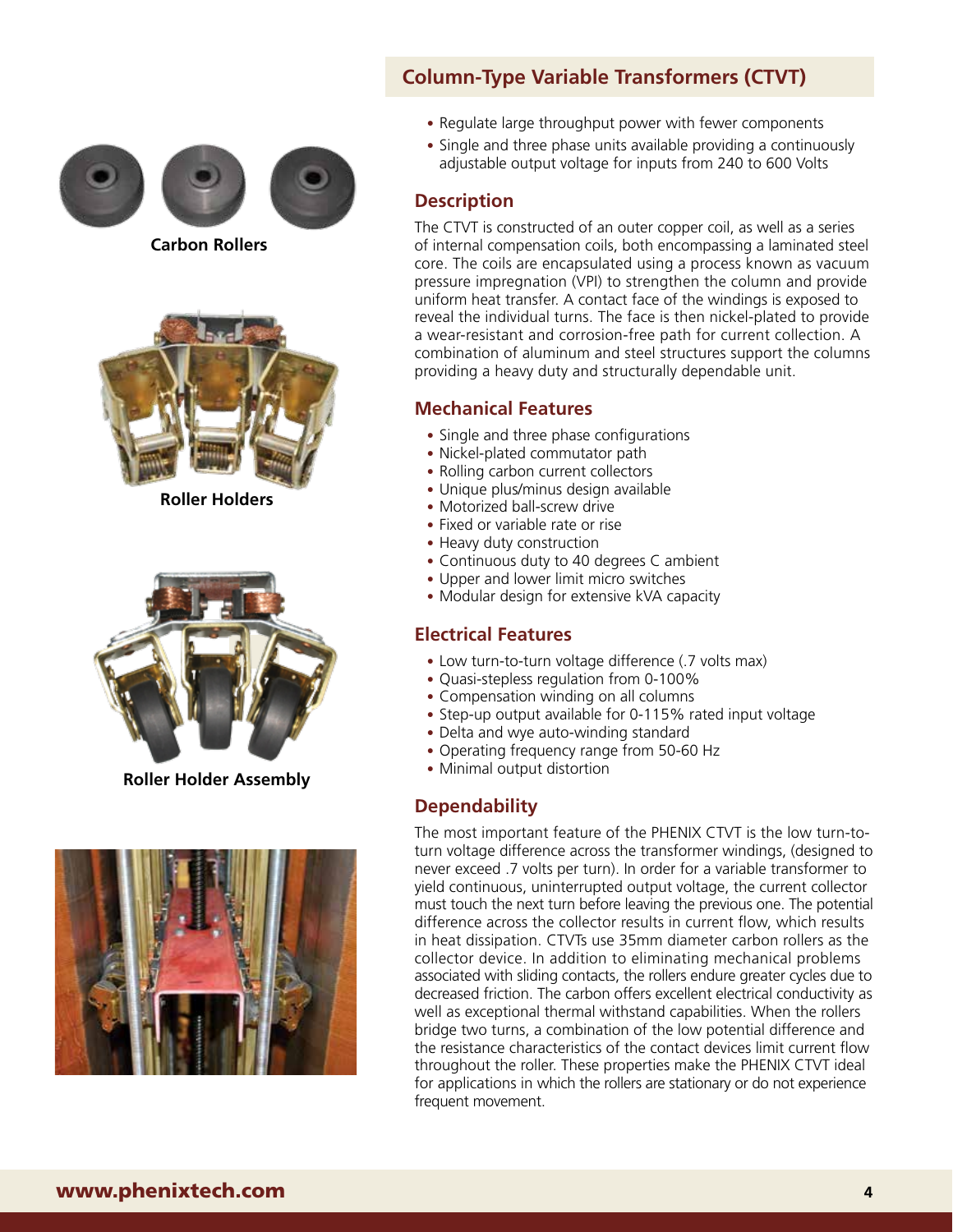#### **Plus/Minus Design**

The PHENIX CTVT uses two types of roller holders. Termed three-holder and four-holder; the first holds 3 carbon rollers and the latter 4. With each roller capable of carrying 25 Amps, the face of each column is able to provide up to 100 Amps of current. However, the unique double current collector design termed "plus/minus" allows for higher KVA throughout than conventional autotransformer designs. A roller assembly is installed on both sides, but at opposite ends of the column providing two output circuits for each column, thus doubling the KVA capacity. The plus/minus design is ideal for stabilizer applications in which a buck-boost transformer requires regulation capable of shifting voltage polarity.



#### **System Diagram of a Three Phase +/- Column Type Variable Transformer with a Three Phase Transition Transformer**



#### **Compensation Winding**

Each CTVT contains a compensation winding located beneath the actual commutating winding. This ensures a uniform current distribution across the length of the column, providing a much improved regulator impedance characteristic. The result is minimum voltage drop and increased efficiency.

#### **Drive**

Phenix designs the motion of the current collectors by using a motor drive attached to a ball-screw and miter gear assembly. Fixed or variable rate of rise is achieved through the use of an AC or DC gear motor. Common regulation is 0-100% in 1 minute for AC units, 30 seconds for DC units, with custom speeds available. The use of high quality miter gears and pillow-block ball bearings linked to a ball-screw drive eliminates problems associated with conventional chain drives. The result is a mechanically reliable unit, with a long life and minimal maintenance.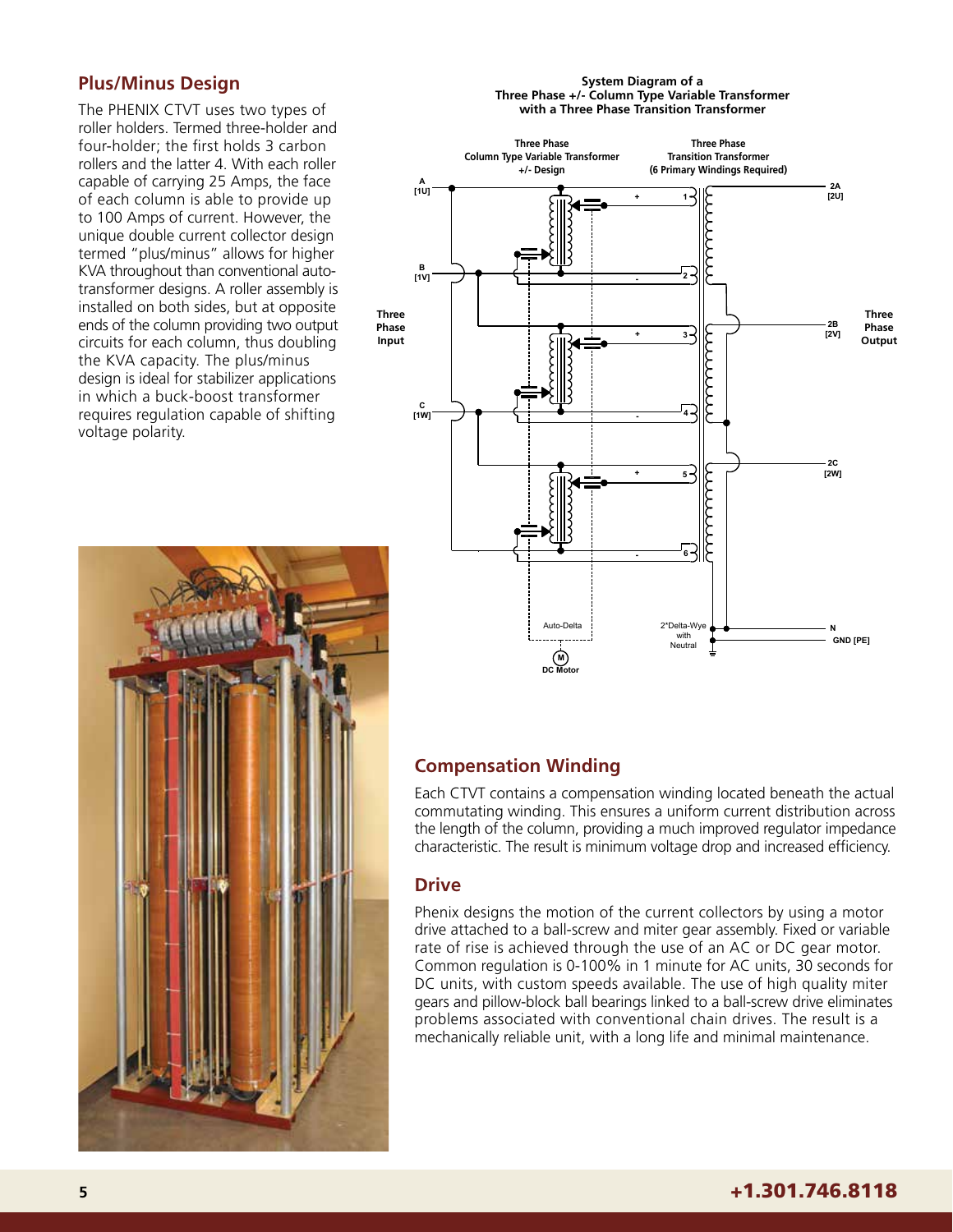|                                    |             |          | Depth inches<br>(mm)          | ප නි          | $\frac{19}{482}$    | 35 <sup>8</sup>  | 35 <sup>8</sup>     | 520)             | 520)            | $\frac{68}{(1727)}$ | $\frac{68}{(1727)}$ | 84<br>(2133)                 | 84<br>(2133)                                               | (2565)              | (2565)                       |                           | $\frac{19}{482}$  | $\frac{19}{(482)}$   | 35 <sub>88</sub> | 35<br>(88)          | 520)                                             | 520)                | $\frac{68}{(1727)}$   | (1727)                       | 84<br>(2133)        | 84<br>(2133)        | (2565)                                 | (2565)              |
|------------------------------------|-------------|----------|-------------------------------|---------------|---------------------|------------------|---------------------|------------------|-----------------|---------------------|---------------------|------------------------------|------------------------------------------------------------|---------------------|------------------------------|---------------------------|-------------------|----------------------|------------------|---------------------|--------------------------------------------------|---------------------|-----------------------|------------------------------|---------------------|---------------------|----------------------------------------|---------------------|
|                                    |             |          | <b>Width inches</b><br>(mm)   | ප හි          | 20 <sup>2</sup>     | $\frac{19}{482}$ | 20 <sup>2</sup>     | $\frac{19}{482}$ | 20 <sup>2</sup> | $\frac{19}{482}$    | 208                 | $\frac{19}{482}$             | 200(500)                                                   | $\frac{19}{482}$    | 208                          |                           | $\frac{9}{482}$   | 20<br>(508)          | $\frac{9}{482}$  | $^{20}_{(508)}$     | $\frac{1}{2}$                                    | 2080                | $\frac{19}{482}$      | 20<br>(508)                  | $\frac{19}{482}$    | 2080                | $\overset{\text{\tiny{(2)}}}{\approx}$ | 20<br>(508)         |
|                                    |             |          | Weight<br>lbs (kgs)           |               |                     |                  |                     |                  |                 |                     |                     |                              |                                                            |                     |                              |                           | (495)             |                      | 2213             |                     | 3266<br>(1484)                                   |                     | 4335<br>(1970)        |                              | 5388<br>(2449)      |                     | 6441<br>(2927)                         |                     |
|                                    |             |          | Height<br>inches (mm)         |               |                     |                  |                     |                  |                 |                     |                     |                              |                                                            |                     |                              |                           | 97<br>(2463)      |                      | 97<br>(2463)     |                     | 97<br>(2463)                                     |                     | 98<br>(2489)          |                              | $\frac{98}{(2489)}$ |                     | $\frac{98}{(2489)}$                    |                     |
|                                    |             | ⋗<br>600 | <b>NUMBER</b><br><b>MODEL</b> | $\lessgtr$    | ≸                   | ₹                | $\frac{4}{2}$       | ₹                | λÄ              | $\frac{4}{2}$       | ≸                   | $\stackrel{\triangle}{\geq}$ | λÄ                                                         | $\frac{4}{2}$       | $\stackrel{\triangle}{\geq}$ |                           | CTR600-132P-21    | ₹                    | CTR600-264P-41   | $\frac{4}{2}$       | CTR600-396P-61                                   | ₹                   | CTR600-528P-81        | $\stackrel{\triangle}{\geq}$ | CTR600-660P-101     | ₹                   | CTR600-792P-121                        | ≶                   |
|                                    |             |          | continuous<br>kVA             |               |                     |                  |                     |                  |                 |                     |                     |                              |                                                            |                     |                              |                           | $\overline{32}$   |                      | 264              |                     | 396                                              |                     | 528                   |                              | 660                 |                     | 792                                    |                     |
|                                    |             |          | Weight<br>lbs (kgs)           | 916)<br>916)  | $1040$<br>$(472)$   | 1863<br>(846)    | 2086<br>(948)       | 2763<br>(1255)   | 3096<br>(1407)  | 3664)               | 4105<br>(1865)      | 4556<br>(2070)               | 5111<br>(2323)                                             | 5439<br>(2472)      | 6103<br>(2774)               |                           | 935<br>(425)      | $\frac{1115}{(506)}$ | (863)            | 2166<br>(984)       | 2794<br>(1270)                                   | 3197<br>(1453)      | 3706<br>(1684)        | 4244<br>(1929)               | 4603<br>(2092)      | 5275<br>(2397)      | 5501<br>(2500)                         | 6306<br>(2866)      |
|                                    |             |          | Height<br>inches (mm)         | 85<br>(2159)  | $\frac{91}{2311}$   | 85<br>(2159)     | $\frac{91}{2311}$   | 87<br>(2209)     | 93<br>(2362)    | 88<br>(2235)        | (2387)              | 88<br>(2235)                 | (2387)                                                     | 88<br>(2235)        | (2387)                       | output                    | 85<br>(2159)      | $\frac{91}{2311}$    | 85<br>(2159)     | $\frac{91}{2311}$   | 85<br>(2159)                                     | $\frac{91}{2311}$   | 86<br>(2184)          | 92<br>(2336)                 | 86<br>(2184)        | $\frac{92}{(2336)}$ | 86<br>(2184)                           | 2356)               |
| 2 wire output<br>Ш<br>Input Voltag | Φ           | 480      | NUMBER<br><b>MODEL</b>        | CTR480T-52-21 | CTR480T-67-2        | CTR480T-105-41   | CTR480T-134-41      | CTR480T-158-61   | CTR480T-201-61  | CTR480T-211-81      | CTR480T-268-81      | CTR480T-264-101              | CTR480T-336-101                                            | CTR480T-316-121     | CTR480T-403-121              | 4 wire<br>$\mathbf{I}$    | CTR480-105P-21    | CTR480-134P-21       | CTR480-211P-41   | CTR480-268P-41      | CTR480-316P-61                                   | CTR480-403P-61      | CTR480-422P-81        | CTR480-537P-81               | CTR480-528P-101     | CTR480-672P-101     | CTR480-633P-121                        | CTR480-806P-121     |
|                                    |             |          | continuous<br>kVA             | 52            | 5                   | 105              | 134                 | 158              | 201             | 211                 | 268                 | 264                          | 336                                                        | 316                 | 403                          |                           | 105               | 134                  | 211              | 268                 | 316                                              | 403                 | 422                   | 537                          | 528                 | 672                 | 633                                    | 806                 |
|                                    |             |          | Weight<br>lbs (kgs)           | 814<br>(370)  | 936<br>(425)        | 1663<br>(755)    | (855)               | 2465<br>(1120)   | 2791<br>(1268)  | 3263<br>(1483)      | 3698<br>(1680)      | 4060<br>(1845)               | 4604<br>(2092)                                             | 4845<br>(2202)      | 5496<br>(2498)               |                           | $\frac{850}{850}$ | (456)                | 1692<br>(769)    | 1954<br>888)        | 2489<br>(1131)                                   | 2882<br>(1310)      | 3300                  | 3823<br>(1737)               | $4097$<br>(1862)    | 4750<br>(2159)      | 4895<br>(2225)                         | 5678<br>(2580)      |
|                                    |             |          | Height<br>inches (mm)         | (1955)        | 83<br>(2108)        | 77<br>(1955)     | 83<br>(2108)        | $79$<br>(2006)   | 85<br>(2159)    | $\frac{80}{(2032)}$ | $\frac{86}{(2184)}$ | $\frac{80}{(2032)}$          | $\frac{86}{(2184)}$                                        | 80<br>(2032)        | $\frac{86}{(2184)}$          |                           | (1955)            | $\frac{83}{(2108)}$  | (1955)           | 83<br>(2108)        | (1955)                                           | 83<br>(2108)        | $\frac{78}{(1981)}$   | 84<br>(2133)                 | $\frac{78}{(1981)}$ | 84<br>(2133)        | (1981)                                 | $\frac{84}{(2133)}$ |
| Single Phase (conventional)        |             | ⋗<br>415 | <b>NUMBER</b><br><b>MODEL</b> | CTR415T-45-21 | CTR415T-58-21       | CTR415T-91-41    | CTR415T-116-41      | CTR415T-136-61   | CTR415T-174-61  | CTR415T-182-81      | CTR415T-232-81      | CTR415T-228-101              | CTR415T-290-101                                            | CTR415T-273-121     | CTR415T-348-121              | Single Phase (+/- Design) | CTR415-91P-21     | CTR415-116P-21       | CTR415-182P-41   | CTR415-232P-41      | CTR415-273P-61                                   | CTR415-348P-61      | CTR415-365P-81        | CTR415-464P-81               | CTR415-456P-101     | CTR415-581P-101     | CTR415-547P-121                        | CTR415-697P-121     |
|                                    |             |          | continuous<br>kVA             | 45            | 58                  | 5                | 116                 | 136              | 174             | 182                 | 232                 | 228                          | 290                                                        | 273                 | 348                          |                           | 5                 | 116                  | 182              | 232                 | 273                                              | 348                 | 365                   | 464                          | 456                 | 581                 | 547                                    | 697                 |
|                                    |             |          | Weight<br>lbs (kgs)           | 788<br>(358)  | $\frac{908}{412}$   | (732)            | 1827<br>(830)       | 2388<br>(1085)   | 2710<br>(1231)  | 3161<br>(1436)      | 3590<br>(1631)      | 3932<br>(1787)               | 4468<br>(2030)                                             | 4692<br>(2132)      | 5334<br>(2424)               |                           | 863               | 980<br>980           | (74)             | $\frac{1898}{862}$  | 24095)                                           | 2798<br>(1271)      | $\frac{3193}{(1451)}$ | 3712<br>(1687)               | 3695<br>(1802)      | 4612<br>(2096)      | 4736<br>(2152)                         | 5512<br>(2505)      |
|                                    |             |          | Height<br>inches (mm)         | 75<br>(1905)  | $\frac{81}{(2057)}$ | 75<br>(1905)     | $\frac{81}{(2057)}$ | 77<br>(1955)     | 83<br>(2108)    | (1981)              | 84<br>(2133)        | $\frac{1861}{82}$            | 84<br>(2133)                                               | $\frac{78}{(1981)}$ | (213)                        |                           | 75<br>(1905)      | $\frac{81}{(2057)}$  | (1905)           | $\frac{81}{(2057)}$ | (1905)                                           | $\frac{81}{(2057)}$ | (1930)                | 82<br>(2082)                 | $\frac{1}{26}$      | $\frac{82}{(2082)}$ | (1930)                                 | (2082)              |
|                                    |             | 400      | <b>MODEL</b><br>NUMBER        | CTR400T-44-21 | CTR400T-56-21       | CTR400T-88-41    | CTR400T-112-41      | CTR400T-132-61   | CTR400T-168-61  | CTR400T-176-81      | CTR400T-224-81      | CTR400T-220-101              | CTR400T-280-101                                            | CTR400T-264-121     | CTR400T-336-121              |                           | CTR400-88P-21     | CTR400-112P-21       | CTR400-176P-41   | CTR400-224P-41      | CTR400-264P-61                                   | CTR400-336P-61      | CTR400-352P-81        | CTR400-448P-81               | CTR400-440P-101     | CTR400-560P-101     | CTR400-528P-121                        | CTR400-672P-121     |
|                                    |             |          | continuous<br>kVA             | 44            | 56                  | $\frac{8}{8}$    | 112                 | 132              | 168             | 176                 | 224                 | 220                          | 280                                                        | 264                 | 336                          |                           | 88                | 112                  | 176              | 224                 | 264                                              | 336                 | 352                   | 48                           | 40                  | 560                 | 528                                    | 672                 |
|                                    |             |          | 5 Min ON/<br>15 Min OFF       | 178           | 227                 | 356              | 453                 | 535              | 681             | 713                 | 908                 | $\overline{89}$              | 1134                                                       | 1069                | 1361                         |                           | 178               | 227                  | 356              | 453                 | 535                                              | 681                 | 713                   | 908                          | 891                 | 1134                | 1069                                   | 1361                |
|                                    | Current (A) |          | 1 Hr ON/<br>1 Hr OFF          | 140           | 178                 | 280              | 356                 | 420              | 535             | 560                 | 713                 | 700                          | 891                                                        | 840                 | 1069                         |                           | 140               | 178                  | 280              | 356                 | 420                                              | 535                 | 560                   | 713                          | 700                 | 891                 | 840                                    | 1069                |
|                                    |             |          | continuous                    | 110           | 140                 | 220              | 280                 | 330              | 420             | 440                 | 560                 | 550                          | 700                                                        | 660                 | 840                          |                           | $\frac{10}{10}$   | 140                  | 220              | 280                 | 330                                              | 420                 | 440                   | 560                          | 550                 | 700                 | 660                                    | 840                 |
|                                    |             |          | # of rollers<br>per column    | $\sim$        | 4                   | $\sim$           | 4                   | $\sim$           | 4               | $\sim$              | 4                   | $\sim$                       | 4                                                          | $\sim$              | 4                            |                           | $\sim$            | 4                    | $\sim$           | 4                   | $\sim$                                           | 4                   | $\sim$                | 4                            | $\sim$              | 4                   | $\sim$                                 | 4                   |
|                                    |             |          | # of columns                  | $\sim$        | $\sim$              | 4                | 4                   | $\circ$          | $\circ$         | $\infty$            | $\infty$            | $\tilde{0}$                  | $\tilde{0}$<br>Single Phase (conventional) = 2 wire output | 12                  | $\overline{\phantom{a}}$     |                           | $\sim$            | $\sim$               | 4                | 4                   | 9<br>Single Phase $(+/-$ Design) = 4 wire output | 9                   | $\infty$              | $\infty$                     | $\supseteq$         | S                   | 12                                     | $\simeq$            |
|                                    |             |          |                               |               |                     |                  |                     |                  |                 |                     |                     |                              |                                                            |                     |                              |                           |                   |                      |                  |                     |                                                  |                     |                       |                              |                     |                     |                                        |                     |

## www.phenixtech.com **6**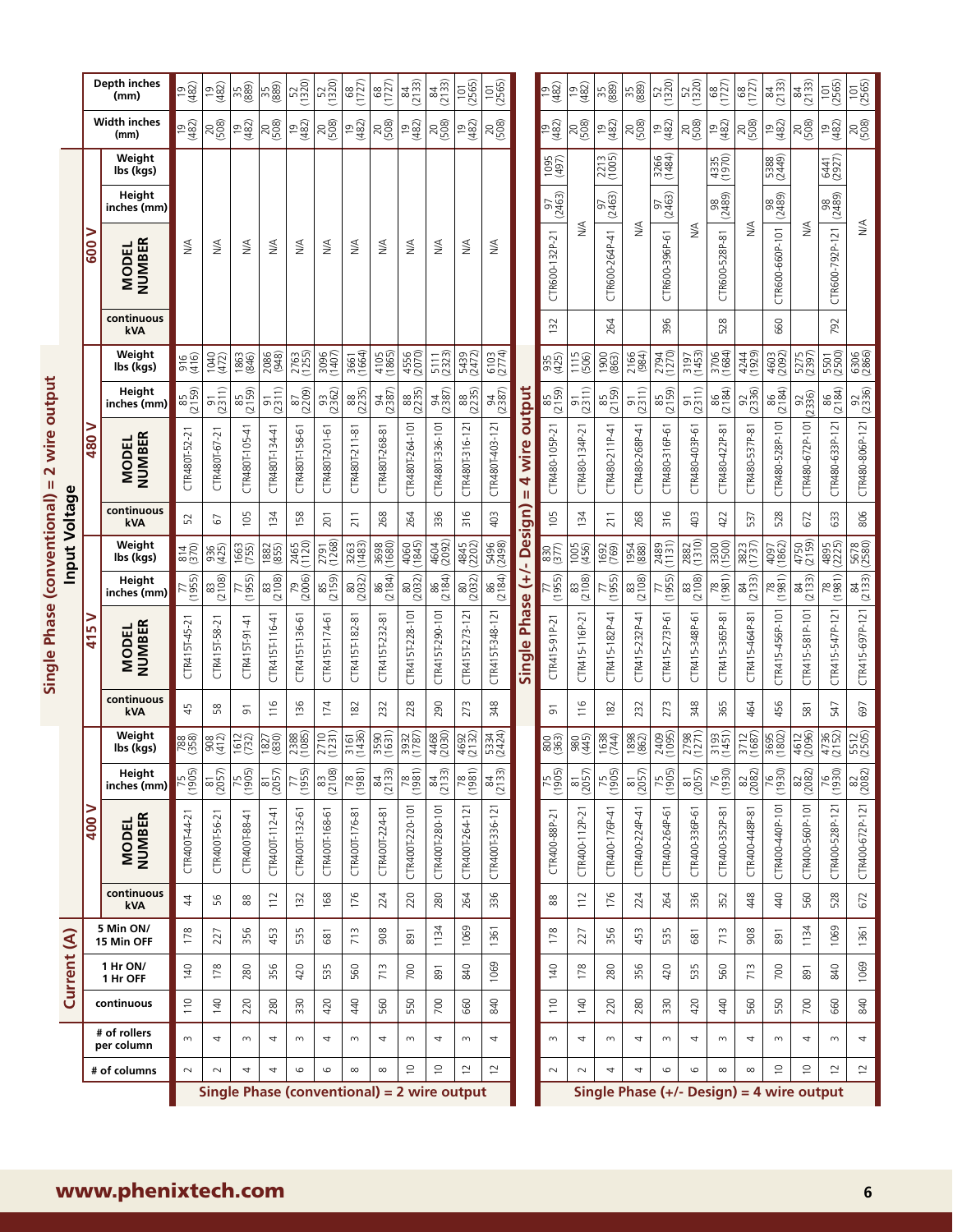| <b>Property</b>              |
|------------------------------|
|                              |
| )<br>=<br>=                  |
| ī                            |
| i                            |
|                              |
| Ĕ                            |
|                              |
|                              |
|                              |
|                              |
|                              |
|                              |
|                              |
|                              |
|                              |
|                              |
|                              |
| <b>Contract of the light</b> |
|                              |
|                              |
|                              |
|                              |
|                              |

|               |                      | Depth inches<br>(mm)          | $\frac{19}{482}$    | $\frac{9}{48}$     | 35 <sup>889</sup>                                          | 35<br>(88)           | 520)                   | 520)              | (1727)                | (1727)            | 84<br>(2133)       | 84<br>(2133)      | (2565)          | (2565)              |                              | $\frac{19}{482}$                                | $\frac{1}{2}$                    | 35<br>(88)     | 35<br>(88)                       | 520)<br>(1320)      | 520)                                           | (1727)              | $\frac{68}{(1727)}$ | 84<br>(2133)        | 84<br>(2133)        | (2565)                  | (2565)                |
|---------------|----------------------|-------------------------------|---------------------|--------------------|------------------------------------------------------------|----------------------|------------------------|-------------------|-----------------------|-------------------|--------------------|-------------------|-----------------|---------------------|------------------------------|-------------------------------------------------|----------------------------------|----------------|----------------------------------|---------------------|------------------------------------------------|---------------------|---------------------|---------------------|---------------------|-------------------------|-----------------------|
|               |                      | <b>Width inches</b><br>(mm)   | $\frac{27}{685}$    | $\frac{28}{(71)}$  | $\frac{27}{(685)}$                                         | $\frac{28}{(71)}$    | $\frac{27}{(685)}$     | $\frac{28}{(71)}$ | $\frac{27}{(685)}$    | $\frac{28}{(71)}$ | $\frac{27}{(685)}$ | $\frac{28}{(71)}$ | 27<br>(685)     | $\frac{28}{(71)}$   |                              | 27<br>(685)                                     | $\frac{28}{(71)}$                | 27<br>(685)    | $\frac{28}{(71)}$                | 27<br>(685)         | $\frac{28}{(71)}$                              | 27<br>(685)         | $\frac{28}{(711)}$  | 27<br>(685)         | $\frac{28}{(711)}$  | 27<br>(685)             | $\frac{28}{(71)}$     |
|               |                      | Weight<br>lbs (kgs)           | 1024<br>(465)       | 1166<br>(530)      | 2077<br>(944)                                              | 2404<br>(1092)       | 3189 <sub>(1449)</sub> | 3561<br>(1618)    | 4215)<br>(1915)       | 4709<br>(2140)    | 5248<br>(2385)     | 5867<br>(2666)    | 6262<br>(2846)  | 7005<br>(3184)      |                              | 1572<br>(714)                                   |                                  | 3188<br>(1449) |                                  | 4831<br>(2195)      |                                                | 6405<br>(2911)      |                     | 7975<br>(3625)      |                     | 9534)<br>(4334)         |                       |
|               |                      | Height<br>inches (mm)         | $\frac{69}{(1752)}$ | 73<br>(1854)       | 69<br>(1752)                                               | (1854)               | $\frac{72}{(1828)}$    | 76<br>(1930)      | $\frac{72}{(1828)}$   | (1930)            | (1803)             | 75<br>(1905)      | (1803)          | $\frac{75}{(1905)}$ |                              | 97<br>(2463)                                    |                                  | 97<br>(2463)   |                                  | 98<br>(2489)        |                                                | 98<br>(2489)        |                     | 97<br>(2463)        |                     | 97<br>(2463)            |                       |
|               | 2<br>$\overline{50}$ |                               |                     | m                  |                                                            |                      |                        |                   |                       |                   |                    | S                 |                 |                     |                              |                                                 | $\stackrel{\triangleleft}{\geq}$ |                | $\stackrel{\triangleleft}{\geq}$ |                     | $\stackrel{\triangle}{\geq}$                   | 23                  | ≸                   | 53                  |                     |                         | ₹                     |
|               |                      | <b>NUMBER</b><br><b>MODEL</b> | R346T-57-33<br>5    | CTR346T-72-3       | CTR346T-114-63                                             | CTR346T-145-63       | CTR346T-171-93         | CTR346T-218-93    | CTR346T-228-123       | CTR346T-290-123   | CTR346T-285-153    | CTR346T-363-1     | CTR346T-342-183 | CTR346T-436-183     |                              | CTR600-198P-33                                  |                                  | CTR600-396P-63 |                                  | CTR600-594P-93      |                                                | CTR600-792P-1       |                     | CTR600-990P-1       | $\frac{4}{2}$       | CTR600-1188P-183        |                       |
|               |                      | continuous<br>kVA             | 57                  | 52                 | 114                                                        | 145                  | 171                    | 218               | 228                   | 290               | 285                | 363               | 342             | 436                 |                              | $\frac{8}{6}$                                   |                                  | 396            |                                  | 594                 |                                                | 792                 |                     | 990                 |                     | 1188                    |                       |
|               |                      | Weight<br>lbs (kgs)           | 834<br>(379)        | 967<br>(439)       | (773)                                                      | 2013                 | 2627<br>(1194)         | 2976<br>(1352)    | 3464<br>(1574)        | 3929<br>(1785)    | 4312<br>(1960)     | 4894<br>(2224)    | 5141<br>(2336)  | 5839<br>(2654)      |                              | 1334<br>1334                                    | 1568<br>(712)                    | 2717<br>(1235) | 3198<br>(1453)                   | 4128<br>(1876)      | 4730<br>(2150)                                 | 5468<br>(2485)      | 6270<br>(2850)      | 6806)               | 7807<br>(3548)      | 8135<br>(3697)          | 9335<br>(4243)        |
|               |                      | Height<br>inches (mm)         | 59<br>(1498)        | 63<br>(1600)       | 59<br>(1498)                                               | 63<br>(1600)         | (1574)                 | (1676)<br>(1676)  | 62<br>(1574)          | (1676)<br>(1676)  | 61549)             | (1651)            | 61<br>(1549)    | (1651)              | output                       | 85<br>(2159)                                    | $\frac{91}{2311}$                | 85<br>(2159)   | $\frac{91}{2311}$                | 86<br>(2184)        | 92<br>(2336)                                   | 86<br>(2184)        | $\frac{92}{(2336)}$ | 85<br>(2159)        | $\frac{91}{2311}$   | 85<br>(2159)            | $\frac{91}{(2311)}$   |
|               | ><br>86              | <b>NUMBER</b><br><b>MODEL</b> | CTR277T-45-33       | CTR277T-58-33      | CTR277T-91-63                                              | CTR277T-116-63       | CTR277T-137-93         | CTR277T-174-93    | CTR277T-182-123       | CTR277T-232-123   | CTR277T-228-153    | CTR277T-290-153   | CTR277T-274-183 | CTR277T-349-183     | wire<br><b>၈</b><br>Ш        | CTR480-158P-33                                  | CTR480-201P-33                   | CTR480-316P-63 | CTR480-403P-63                   | CTR480-475P-93      | CTR480-604P-93                                 | CTR480-633P-123     | CTR480-806P-123     | CTR480-792P-153     | CTR480-1008P-153    | CTR480-950P-183         | CTR480-1209P-183      |
|               |                      | continuous<br><b>kVA</b>      | 45                  | 58                 | 5                                                          | 116                  | 137                    | 174               | 182                   | 232               | 228                | 290               | 274             | 349                 | Design)                      | $\mathbb{S}^{\mathsf{S}}$                       | 201                              | 316            | 403                              | 475                 | 604                                            | 633                 | 806                 | 792                 | 1008                | 950                     | 1209                  |
| Input Voltage |                      | Weight<br>lbs (kgs)           | 763<br>(346)        | 88<br>89           | 1561<br>(709)                                              | $\frac{1858}{(844)}$ | 2417<br>(1098)         | 2744<br>(1247)    | $\frac{3185}{(1447)}$ | $3620$<br>(1645)  | 3964<br>(1801)     | 4508              | 4724<br>(2147)  | 5376<br>(2443)      | Delta (+/-                   | 1180<br>(536)                                   | 1408<br>8040                     | 2413<br>(1096) | 2883<br>(1310)                   | 3675<br>(1670)      | 4259<br>(1935)                                 | 4864<br>(2210)      | 5644<br>(2565)      | 6052<br>(2750)      | 7025<br>(3193)      | 7231<br>(3286)          | 8398                  |
|               |                      | Height<br>inches (mm)         | 55<br>(1397)        | 59<br>(1498)       | (1397)                                                     | 59<br>(1498)         | $\frac{58}{(1473)}$    | (1574)            | 58<br>(1473)          | 62<br>(1574)      | (1447)             | (1549)            | (1447)          | (1549)              |                              | (1955)                                          | $\frac{83}{2108}$                | (1955)         | $\frac{83}{(2108)}$              | $\frac{78}{(1981)}$ | 84<br>(2133)                                   | $\frac{78}{(1981)}$ | 84<br>(2133)        | $\frac{77}{(1955)}$ | $\frac{83}{(2108)}$ | 77<br>(1955)            | $\frac{83}{(2108)}$   |
|               | ⋗<br>S<br>41         | <b>NUMBER</b><br><b>MODEL</b> | CTR240T-39-33       | CTR240T-50-33      | CTR240T-79-63                                              | CTR240T-100-63       | CTR240T-118-93         | CTR240T-150-93    | CTR240T-158-123       | CTR240T-201-123   | CTR240T-197-153    | CTR240T-251-153   | CTR240T-237-183 | CTR240T-301-183     | <b>Phase</b><br><b>Three</b> | CTR415-136P-33                                  | CTR415-174P-33                   | CTR415-273P-63 | 5-348P-63<br>CTR41               | CTR415-410P-93      | CTR415-522P-93                                 | CTR415-547P-123     | CTR415-697P-123     | CTR415-684P-153     | CTR415-871P-153     | CTR415-821P-183         | CTR415-1045P-183      |
|               |                      | continuous<br><b>kVA</b>      | 50                  | 50                 | 54                                                         | 100                  | 118                    | <b>ISO</b>        | 158                   | $\overline{201}$  | 197                | 251               | 237             | $\overline{301}$    |                              | 96                                              | 174                              | ω<br>27        | 348                              | 410                 | 522                                            | 547                 | 697                 | 684                 | 871                 | 821                     | 1045                  |
|               |                      | Weight<br>lbs (kgs)           | 727)<br>(327)       | 853<br>(387)       | (671)                                                      | 1788<br>(812)        | 2294<br>(1042)         | 2640              | 3020                  | 3481<br>(1582)    | 3758<br>(1708)     | 4334<br>(1970)    | 4478<br>(2035)  | 5168<br>(2349)      |                              | $\frac{1139}{(517)}$                            | 1366<br>(620)                    | 2334           | 2800<br>(1272)                   | 3556<br>(1616)      | 4135<br>(1879)                                 | 4705<br>(2138)      | 5478<br>(2490)      | 5854<br>(2660)      | 6819<br>(309)       | 6994<br>(3179)          | $\frac{8151}{(3705)}$ |
|               |                      | Height<br>inches (mm)         | B <sub>346</sub>    | (1447)             | (1346)                                                     | (1447)               | $\frac{56}{(1422)}$    | (1524)            | (1422)                | (1524)            | 55<br>(1397)       | 59<br>(1498)      | 55<br>(1397)    | 59<br>(1498)        |                              | $\frac{75}{(1905)}$                             | $\frac{81}{(2057)}$              | 75<br>(1905)   | $\frac{81}{(2057)}$              | $\frac{1}{920}$     | $\frac{82}{(2082)}$                            | (1930)              | $\frac{82}{(2082)}$ | 75<br>(1905)        | $\frac{81}{(2057)}$ | $\frac{75}{(1905)}$     | $\frac{81}{(2057)}$   |
|               | ⋗<br> <br> S         | <b>MODEL</b><br>NUMBER        | CTR231T-38-33       | CTR231T-48-33      | CTR231T-76-63                                              | CTR231T-96-63        | CTR231T-114-93         | CTR231T-145-93    | CTR231T-152-123       | CTR231T-193-123   | CTR231T-190-153    | CTR231T-242-153   | CTR231T-228-183 | CTR231T-290-183     |                              | CTR400-132P-33                                  | CTR400-168P-33                   | CTR400-264P-63 | CTR400-336P-63                   | CTR400-396P-93      | CTR400-504P-93                                 | CTR400-528P-123     | CTR400-672P-123     | CTR400-660P-153     | CTR400-840P-153     | CTR400-792P-183         | CTR400-1008P-183      |
|               |                      | continuous<br><b>kVA</b>      | 38                  | $\frac{\infty}{4}$ | 76                                                         | 96                   | 114                    | 145               | 152                   | 193               | 190                | 242               | 228             | 290                 |                              | 132                                             | 168                              | 264            | 336                              | 396                 | 504                                            | 528                 | 672                 | 660                 | 840                 | 792                     | 1008                  |
|               |                      | 5 Min ON/<br>15 Min OFF       | 89                  | 113                | 178                                                        | 227                  | 267                    | 340               | 356                   | 453               | 445                | 566               | 535             | 681                 |                              | 89                                              | 113                              | 178            | 227                              | 267                 | 340                                            | 356                 | 453                 | 445                 | 566                 | 535                     | 681                   |
| Current (A)   |                      | 1 Hr ON/<br>1 Hr OFF          | 5                   | 89                 | 140                                                        | 178                  | 210                    | 267               | 280                   | 356               | 350                | 445               | 420             | 535                 |                              | 50                                              | 89                               | 140            | 178                              | 210                 | 267                                            | 280                 | 356                 | 350                 | 445                 | 420                     | 535                   |
|               |                      | continuous                    | 55                  | $\overline{70}$    | 110                                                        | 140                  | 165                    | 210               | 220                   | 280               | 275                | 350               | 330             | 420                 |                              | 55                                              | $\overline{70}$                  | 110            | 140                              | 165                 | 210                                            | 220                 | 280                 | 275                 | 350                 | 330                     | 420                   |
|               |                      | # of rollers<br>per column    | $\sim$              | 4                  | $\sim$                                                     | 4                    | $\sim$                 | 4                 | $\sim$                | 4                 | S                  | 4                 | $\sim$          | 4                   |                              | $\sim$                                          | 4                                | $\sim$         | 4                                | $\sim$              | 4                                              | $\sim$              | 4                   | $\sim$              | 4                   | $\sim$                  | 4                     |
|               |                      | # of columns                  | $\sim$              | $\sim$             | $\circ$                                                    | 9                    | $\sigma$               | Ō                 | $\overline{c}$        | 12                | 15                 | 15                | $\approx$       | $\frac{8}{1}$       |                              | $\sim$                                          | $\sim$                           | $\circ$        | $\circ$                          | $\sigma$            | $\sigma$                                       | $\overline{2}$      | $\overline{C}$      | $\frac{1}{2}$       | $\overline{5}$      | $\frac{\infty}{\infty}$ | $\frac{\infty}{2}$    |
|               |                      |                               |                     |                    | Three Phase Wye (conventional) = $3$ wire + neutral output |                      |                        |                   |                       |                   |                    |                   |                 |                     |                              | The model designation for a CTVT is as follows: |                                  |                |                                  |                     | Three Phase Delta (+/- Design) = 9 wire output |                     |                     |                     |                     |                         |                       |

CTR [full load column voltage]

[T=step-up tap] [S=line separation]

[throughput kVA] [P=plus/minus design]

[number of columns] [phase]